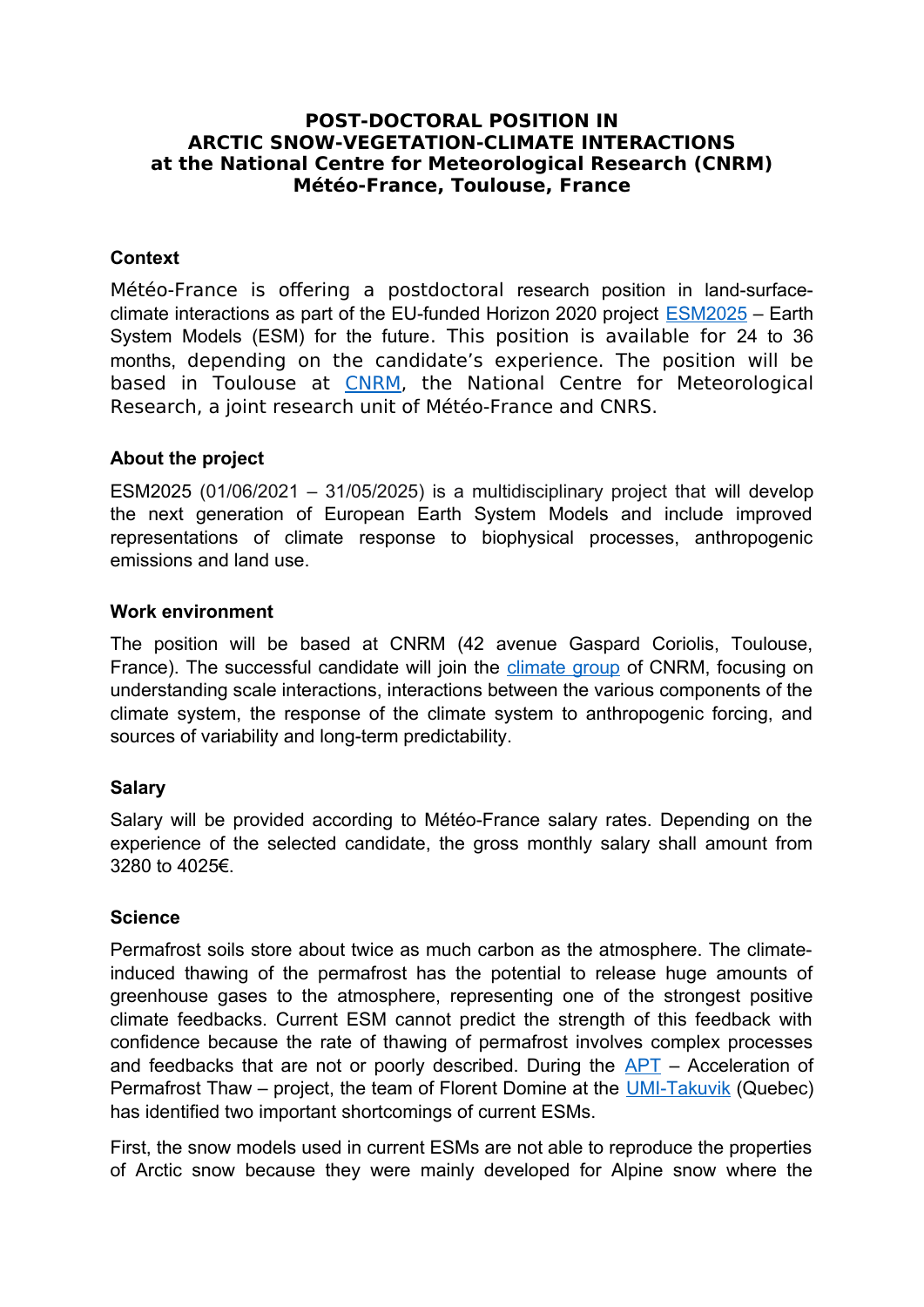dominant processes are different (Barrere et al. 2017; Domine et al. 2019). In Arctic snow the very high temperature gradient between the soil and the atmosphere generates an upward transport of water vapor through the snowpack that results in low density layers at the base of the snowpack. This process affects the insulating properties of the snowpack in a way that could limit winter cooling of the ground more effectively than alpine snow. Without this process, ESMs might overestimate winter cooling of the soil in the Arctic and underestimate the future permafrost thaw.

Secondly, there are strong positive feedbacks between snow and vegetation in the Arctic that are likely to accelerate permafrost thaw. This is because the already observed increasing shrub cover tends to enhance the thermal insulation properties of the snow cover. These effects could lead to an increase and/or an acceleration of CO2 and CH4 releases to the atmosphere. However, as identified by the same team, this feedback may be counteracted by the occurrence of melting events at the beginning of the snow season. These events are likely to become more frequent under warming conditions (Barrere et al. 2018).

The impacts of these observed processes will be investigated during this postdoctoral work.

# **Tasks**

The successful candidate will contribute to ongoing developments in ISBA-CTRIP (Decharme et al. 2019; Delire et al. 2020), the land surface model of CNRM-ESM-2 (Séférian et al. 2019) in order to (1) improve the representation of arctic snow; (2) propose simple parametrizations to represent snow-vegetation interactions that control permafrost thaw; and (3) realize new future scenarios with CNRM-ESM-2 to analyse the evolution of arctic snow and permafrost characteristics. All developments will be tested on fully instrumented sites (e.g.: Domine et al. 2021).

# **Requirements and qualification**

A PhD in snow sciences is required, preferably including both field and modelling experience. Preference will be given to candidates with a A proven ability in landsurface numerical modelling. Demonstrated familiarity with the physical properties of the Arctic snowpack, and with snow vegetation interactions acquired through field work will be appreciated. A good practice of written and spoken English required. The ability to communicate in French will be considered a definite plus. All the tasks require good skills in Fortran, Python and Unix, as well as scientific writing.

# **Application and timeline**

For full consideration, an application letter including a detailed statement of research interests, along with a curriculum vitae – Including research experience, publications and conferences and computing skills – and the names, telephones and email addresses of 2 referees should be sent by email before  $11<sup>th</sup>$  July 2021 to:

florent.domine[at]gmail.com